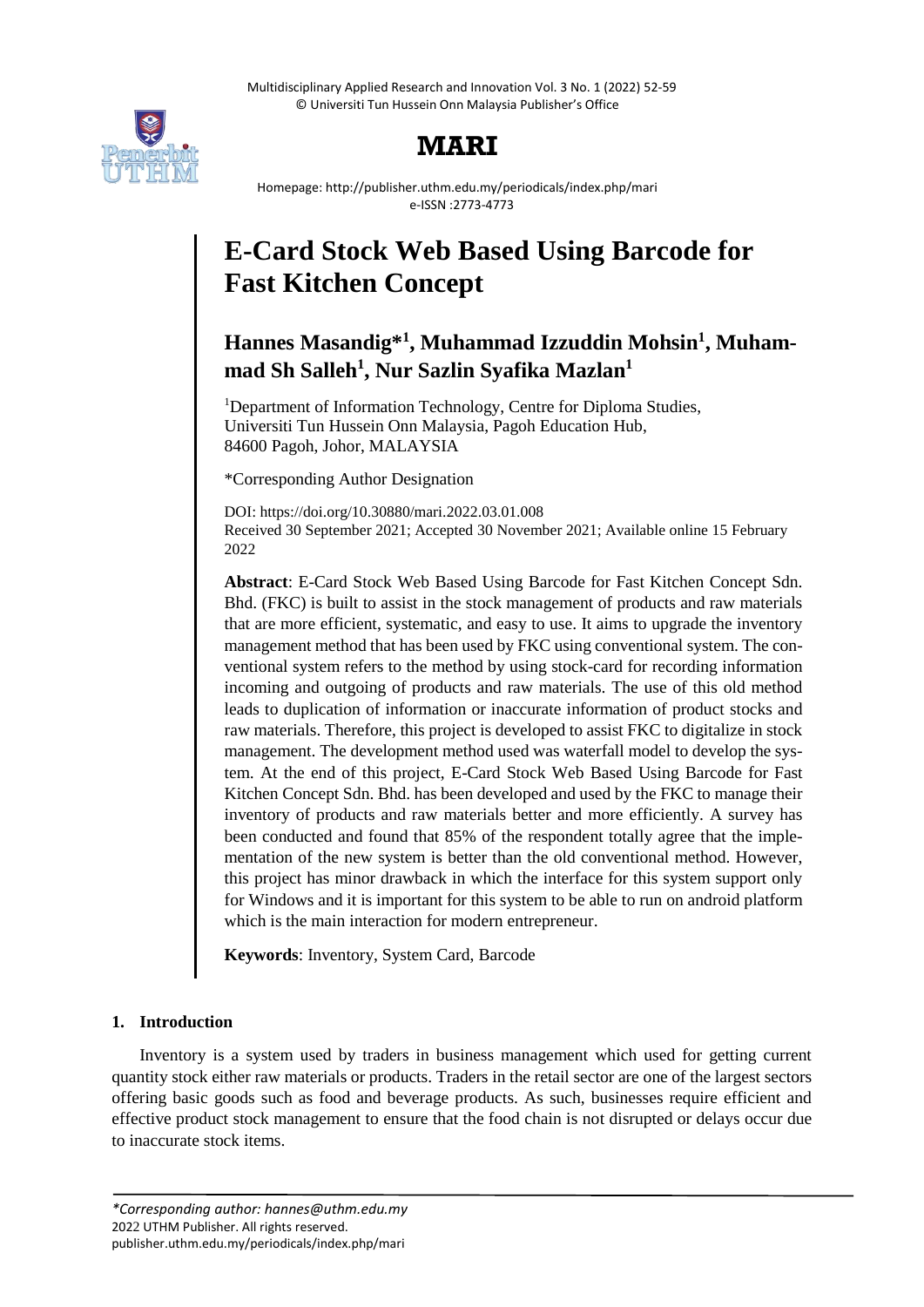Typically, some retailers in the retail sector manage their stock manually, which is, counting and recording it in a book or stock card. A stock card is a card that contains notes and details on the available stock. Manual storage systems lead to various erroneous data recording possibilities such as information not being updated, unclear writing or loss of records books. Fast Kitchen Concept Sdn. Bhd. as known as FKC experiencing similar problems and requires computerized database system. Without application system it would be leads to great financial loss to FKC.

This project utilises barcode technology system for developing system stock information system that will stored into a database. Barcode technology is a Barcode scanning technology that can be translated into a code understood by the software system. Thus, the implementation of E-Card Stock Web Based Using Barcode for Fast Kitchen Concept was developed to provide digital stock record keeping system. The objectives of this project are to:

(i) Design a E-Card Stock Web Based Using Barcode for Fast Kitchen Concept.

(ii) Develop E-Card Stock Web Based Using Barcode for Fast Kitchen Concept.

(iii) Test the effectiveness of E-Card Stock Web Based Using Barcode for Fast Kitchen Concept which has been developed to function properly.

Furthermore, methodology is an important method for the development and production of systems as well as more organized in planning for the development of a system. Therefore, to carry out this project, the methodology we used is waterfall model to develop this system which will be discuss in the section 2.1. The limitations for this system are, the system itself only specifically build for this company but if the size or function needed for other company, it still can be used. Second, it is suitable to be used on personal computer or laptop interface rather than on mobile phone because the interface used in mobile phone not good as in computer interface. Lastly, the system can only display and manipulate the data and not ready for printing the information.

This section discusses the literature review and the technology used in the development of this project. The study conducted to get the best idea to achieve the objective of developing E-Card Stock Web Based Using Barcode for Fast Kitchen Concept. A study of equivalent systems was conducted to compare the modules and programming languages used.

#### 1.1 Study of the technology used.

To ensure that the project development can be realized, several studies need to be done on the technology to be applied in the E-Card Stock Web Based Using Barcode for Fast Kitchen Concept. The two studies are related to the Management Information System and the inventory system which are the backbone of the development of this project.

# 1.1.1 Management Information System

The management information system is a system used in the process of collecting, storing, and transferring information needed to assist management in the organization. The information is provided in the form of diagrams, graphs, charts and reports that are easy to use and understand by all [1]. The information needs to be current, accurate, concise, timely, complete, well presented and storable. The MIS model consists of a Database, organizational results, report writing software, and a Mathematical model [1]. This model is a reference that will be used in developing E-Card Stock Web Based Using Barcode for Fast Kitchen Concept.

#### 1.1.2 Inventory System

An inventory system is a system used to manage the stock of goods along with some other information related to the stock of their goods [2]. According to the Dewan Bahasa Pustaka Dictionary Fourth Edition inventory refers to a detailed list of items found in a particular place such as stock, shops,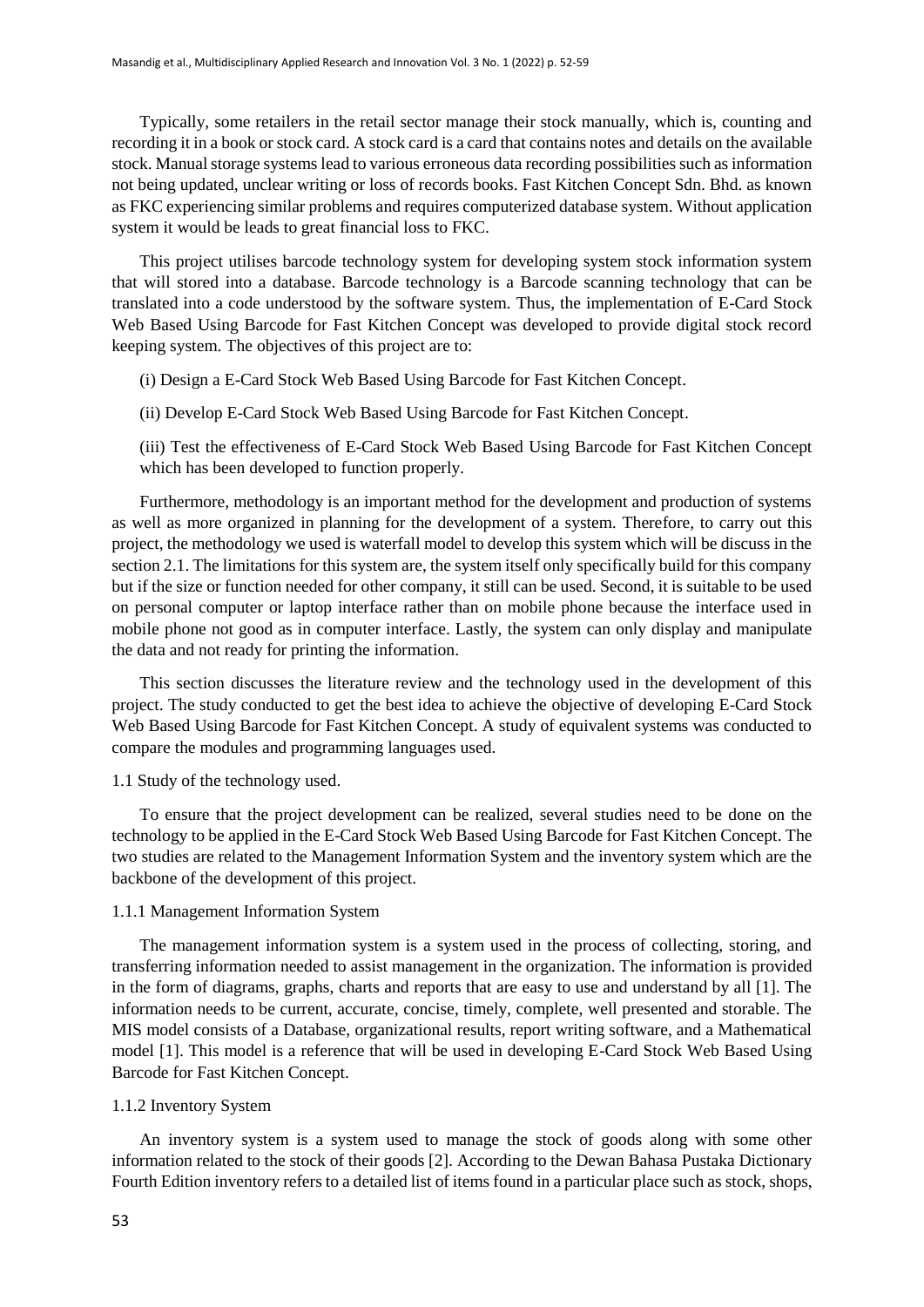and offices. The inventory system is a management method that can be implemented manually through the defects in the book and digitally through the Linux, windows and android platforms [2]. All details related to the inventory system are taken as a reference in developing E-Card Stock Web Based Using Barcode for Fast Kitchen Concept.

1.2 Comparison of equivalent systems

To develop E-Card Stock Web Based Using Barcode for Fast Kitchen Concept, several equivalent systems was studied.

| System characteristics   | Medicine and Dental<br>Equipment Inventory<br><b>System for Dental</b> | E-Parts Inventory<br>System for S'Can<br>Support | E-Card Stock Web Based<br>Using Barcode for Fast<br>Kitchen Concept |
|--------------------------|------------------------------------------------------------------------|--------------------------------------------------|---------------------------------------------------------------------|
|                          |                                                                        | Admin                                            | All staff                                                           |
| Log in                   | Manager                                                                |                                                  |                                                                     |
| Generation of vendor     | <b>Yes</b>                                                             | Yes                                              | <b>Yes</b>                                                          |
| and supplier information |                                                                        |                                                  |                                                                     |
| Record incoming          | N <sub>0</sub>                                                         | N <sub>0</sub>                                   | Yes                                                                 |
| stock/product recipients |                                                                        |                                                  |                                                                     |
| Record outgoing          | N <sub>0</sub>                                                         | N <sub>0</sub>                                   | Yes                                                                 |
| stock/product recipients |                                                                        |                                                  |                                                                     |
| Generating the latest    | <b>Yes</b>                                                             | <b>Yes</b>                                       | <b>Yes</b>                                                          |
| stock/product list       |                                                                        |                                                  |                                                                     |
| Generating list of       | N <sub>0</sub>                                                         | N <sub>0</sub>                                   | Yes                                                                 |
| placement                |                                                                        |                                                  |                                                                     |
| <b>Platform</b>          | Desktop                                                                | Desktop                                          | Desktop                                                             |
| <b>Using Barcode</b>     | N <sub>0</sub>                                                         | N <sub>0</sub>                                   | Yes                                                                 |
| technology               |                                                                        |                                                  |                                                                     |

#### **Table 1: Comparison of equivalent systems**

**Table 1** shows the comparison of equivalent systems. There are two systems studied namely the Medicine and Dental Equipment Inventory System for Dental Clinic and the E-Parts Inventory System for S'Can Support. It can be concluded that E-Card Stock system are better than the other two systems in terms of saving incoming and outgoing stocks, displaying placement of stocks, and using barcode technology to ease recording of stocks.

# **2. Materials and Methods**

# 2.1 Materials

This system used PHP for data insertion, export, display and stored into MySQL. Xampp server also been used to make localhost website and for implementation purpose for user to see how the system will work.

# 2.2 Methods

**Figure 1** shows the waterfall model used to develop this system to make it easier to trace back any problem or error during project development.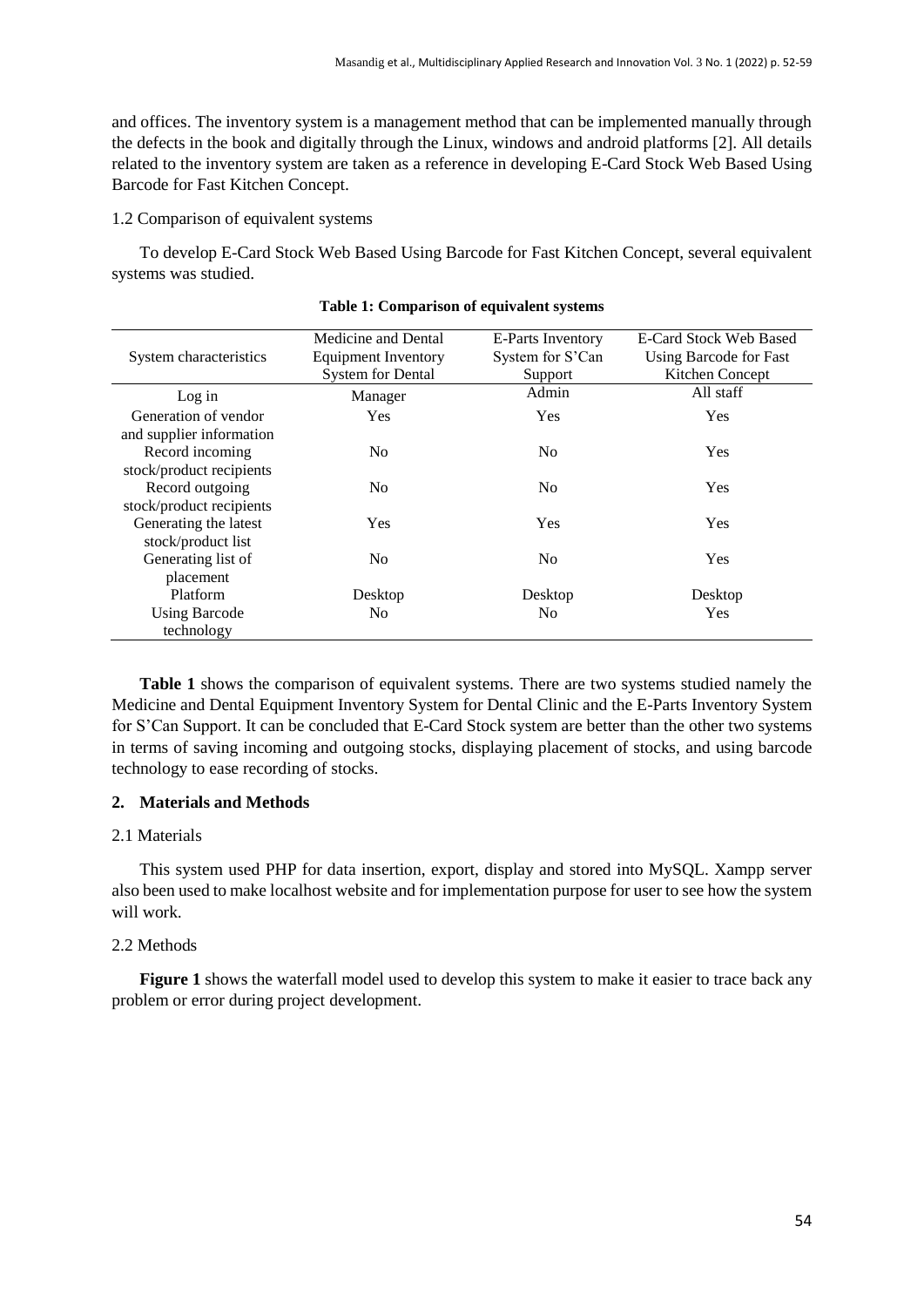

**Figure 1: Waterfall model** 

**Table 2: Activity for each phase**

| Phase          | Activity                                                                                                                     | Output                                                                                                                              |
|----------------|------------------------------------------------------------------------------------------------------------------------------|-------------------------------------------------------------------------------------------------------------------------------------|
| Planning       | Recommendations and<br>project selection<br>Work division, project<br>objective, scope and<br>problems.<br>Interview session | Project Proposal<br>Obtain information during interview to solve<br>particular problems.                                            |
| Analysis       | Collect and analyze any<br>information regarding to<br>project development.                                                  | Brainstorming idea to solve the problem.<br>Entity Relationship Diagram, Data Flow<br>Diagram<br>Choose specific tool and software. |
| Design         | Sketch rough design for<br>website.                                                                                          | Design for each website's pages.                                                                                                    |
| Implementation | Choose programming<br>language that suitable                                                                                 | Programming language been chosen are PHP,<br>HTML, CSS and SQL.                                                                     |
| Testing        | Test system with real data<br>and gain information to fix<br>any error.                                                      | Feedback and suggestion from respondent from<br>interview.                                                                          |

As shown in **Table 2**, every phase has their own role and output during the project development. The process for each phase needs to be done in sequence in order to ease the project movement [3]. There are five phase that used which are, planning, analysis, design, implementation and testing [4].

#### 2.2.1 Design

 Schematic diagram is one of the way to show the system course from one process until it shows output from website pages [7]. This diagram also been used to see the full sequence between device and database also for displaying the output inside web pages. **Figure 2** shows the schematic diagram for this project. The process starts from scanning barcode obtained from stocks for recording process and will be inserted into database along with the quantity incoming or outgoing stocks. After that, output will be displayed from web either using a computer or smart phone after obtain data from database. The website is in localhost so other user like mobile phone user's need to use the same connection that been used on server to watch the web page.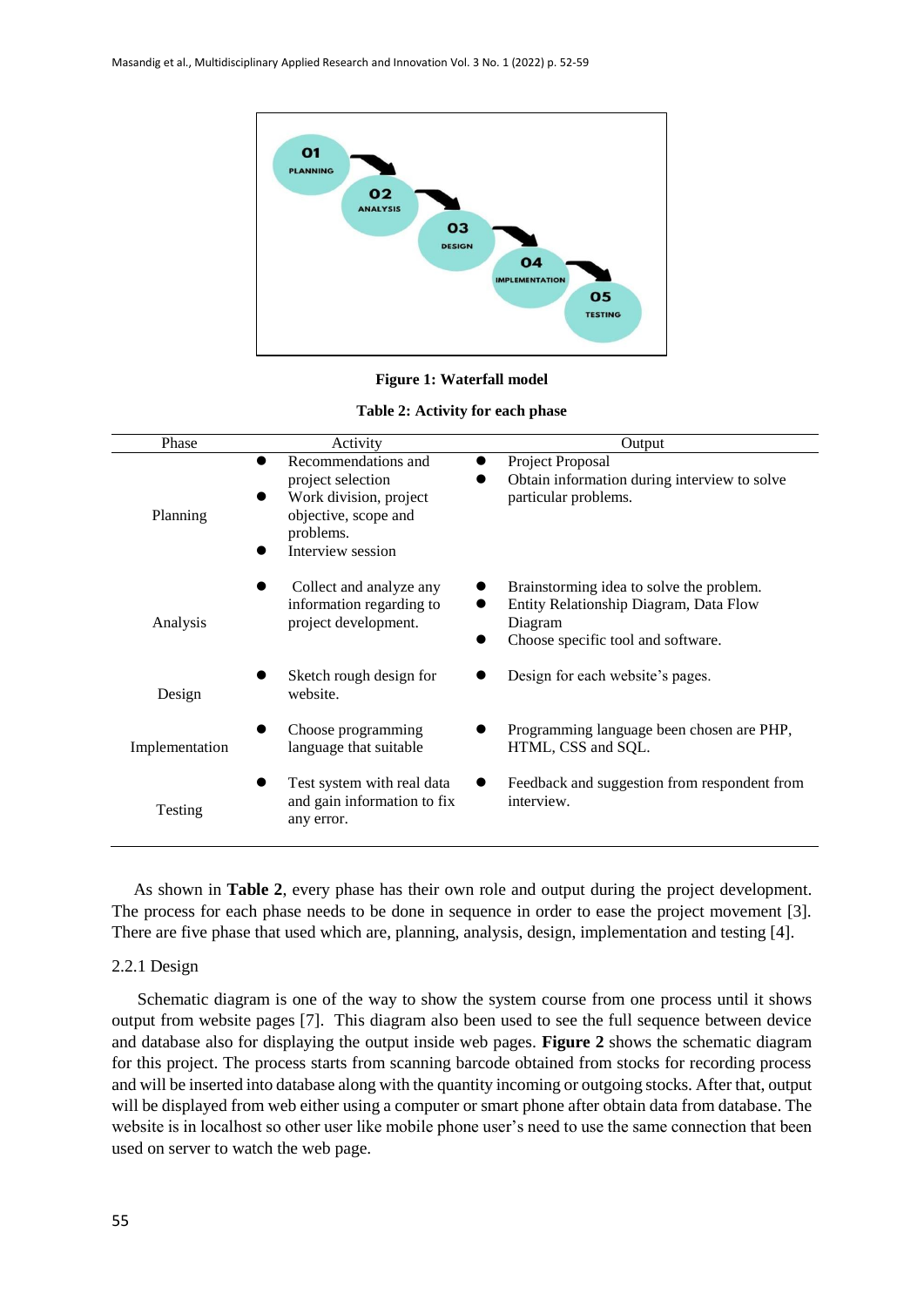

**Figure 2: Schematic diagram**

# 2.2.2 Implementation

This part will discuss about several page inside the website that had been developed. The main function for this website is to check the current quantity for product or raw material inside storage place in real time. The page for quantity product and raw material is used by worker can be checked as shows at **Figure 3**.

|                          | <b>List Current Product</b> |                                 |               |                   |                         |  |
|--------------------------|-----------------------------|---------------------------------|---------------|-------------------|-------------------------|--|
| <b>In Product</b>        | Out Product                 |                                 |               |                   |                         |  |
|                          |                             |                                 |               |                   |                         |  |
| Show $10 \times$ entries |                             |                                 |               | Search:           |                         |  |
| ᅀ<br>No                  | <b>Name</b>                 | <b>Barcode</b><br>$\Rightarrow$ | ÷<br>Quantity | ÷<br><b>Store</b> | <b>Placement</b><br>ê   |  |
| $\mathbf{1}$             | Pizza Ayam                  | 1712345789623                   | 329           | Store A           | freezer 2               |  |
| $\overline{2}$           | <b>Pizza Daging</b>         | 1712345789616                   | 289           | Store B           | freezer 5               |  |
| 3                        | <b>Pizza Cheezy</b>         | 1712345789630                   | 325           | Store B           | freezer 4               |  |
| 4                        | <b>Pizza Cheezy Garlic</b>  | 1712345789647                   | 154           | Store B           | freezer 6               |  |
| 5                        | <b>Pizza Seafood</b>        | 1712345789654                   | 225           | Store B           | freezer 3               |  |
|                          | Showing 1 to 5 of 5 entries |                                 |               |                   | Previous<br><b>Next</b> |  |

**Figure 3: Product details page**

The other function is to make data insertion for product or raw material. The data that will be inserted by worker is the barcode and quantity that either will in or out from the storage place. **Figure 4** shows the interface for key in incoming product barcode and quantity.

| <b>IN PRODUCT STOCK</b> |                                             |         |      |  |  |
|-------------------------|---------------------------------------------|---------|------|--|--|
|                         | Scan or Write any Barcode in the search box |         |      |  |  |
| Quantity Of The Product |                                             | Barcode | Add, |  |  |
|                         |                                             |         |      |  |  |

#### **Figure 4: Product update page**

After key in the barcode and quantity, the data will be inserted into cart first before it proceed to save into history section and update the quantity that either incoming or outgoing from storage. After confirmation been made, the cart item will be inserted into history section and updated the quantity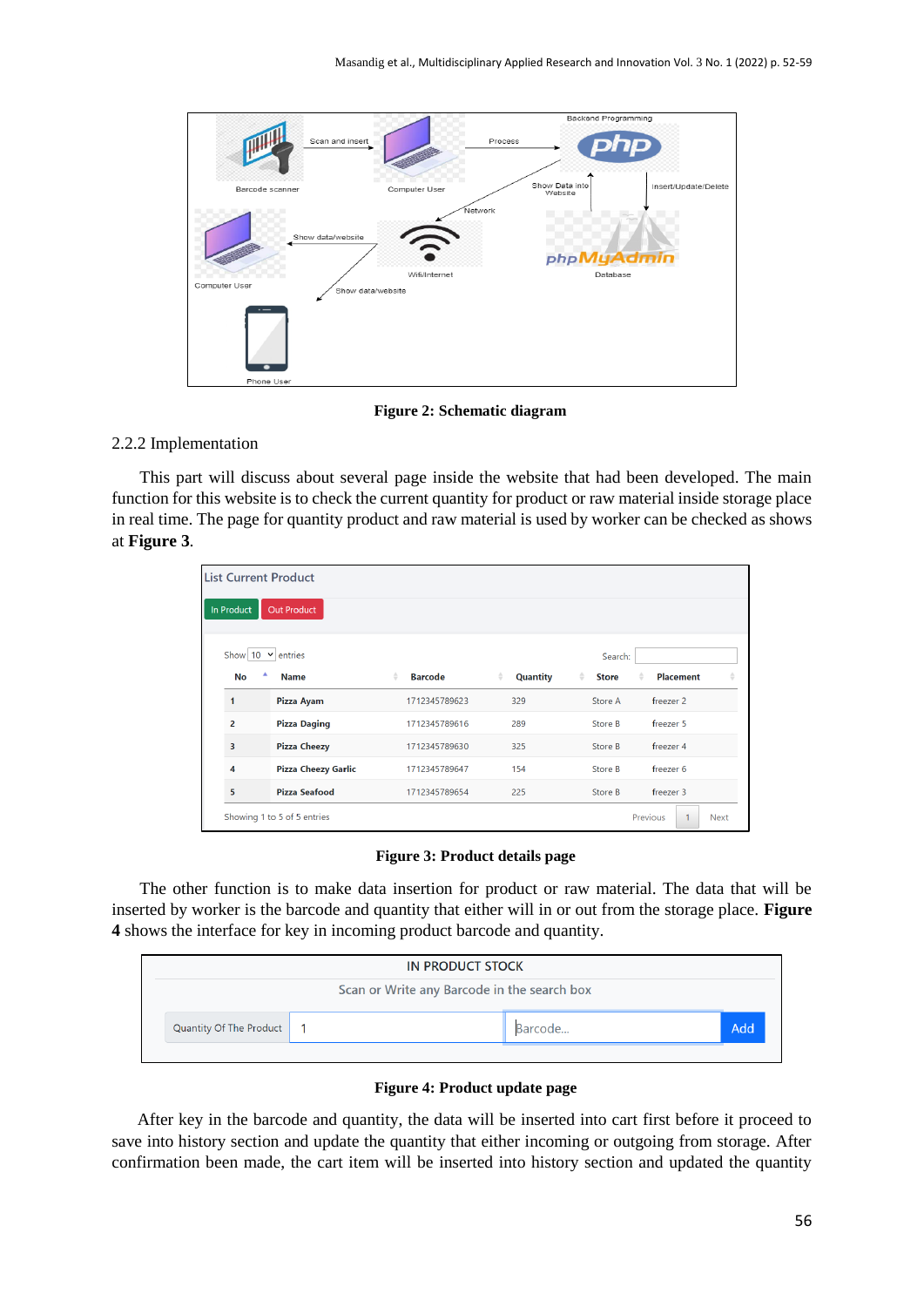based on the quantity been sent from user input. **Figure 5** shows the cart interface before stock quantity's been updated after user input by pressing save button.

|           | In Product Cart |       |                |                 |               |
|-----------|-----------------|-------|----------------|-----------------|---------------|
| <b>No</b> | <b>Name</b>     | Image | <b>Barcode</b> | <b>Quantity</b> | <b>Action</b> |
| 1         | Pizza Ayam      |       | 1712345789623  | $\mathbf{1}$    | <b>DELETE</b> |
|           |                 |       | <b>SAVE</b>    |                 |               |



# 2.2.3 Testing

System testing is crucial to make sure that data will be stored is the real data, and will become the prove that the system works as smooth as it expected to be. Evaluation process also need to be done so the workers that used the system can see the result and give any comments to make website becomes more efficient. Evaluation process proceed by interviewed with company manager as representative for the company. The interview session is where the questionnaire for the system as shown in **Table 3** were asked. After done interview session, evaluation analysis carried out by using scale from 1 to 5 which scale 1 represent strongly disagree until scale 5 which is strongly agree. The analysis process carried out from respondent answers where the answers will be transfer into the scale for evaluation process.

# **3. Results and Discussion**

# 3.1 Results

| Item | Actual results<br><b>Testing</b>   |                                                                   |  |  |
|------|------------------------------------|-------------------------------------------------------------------|--|--|
|      | Sufficient function for the system | Totally agree because provide the main function into the system   |  |  |
|      |                                    | Agree if been used by the younger worker and neutral to used for  |  |  |
|      | System difficulties                | elder employee because need time and help them to understand      |  |  |
|      |                                    | the system.                                                       |  |  |
|      |                                    | In total, the respondent agreed with the system design because of |  |  |
|      | System Design                      | the arrangement of the elements inside website and the            |  |  |
|      |                                    | background of the system                                          |  |  |
|      | System functionality               | Totally agree because can see the main and other function of the  |  |  |
|      |                                    | system clearly and easily.                                        |  |  |
|      |                                    | Agree because every page for the system were brief and            |  |  |
|      | Ease of use for the system         | meaningful                                                        |  |  |

|  |  |  |  | Table 3: Result of testing |
|--|--|--|--|----------------------------|
|--|--|--|--|----------------------------|

**Table 3** shows the process for evaluation with the result that has been given by the respondent.

# 3.2 Discussion

#### 3.2.1 Advantages of the system

Among the advantages that can be obtained through the development of this system during system testing are:

**Produce E-Card Stock Web Based Using Barcode**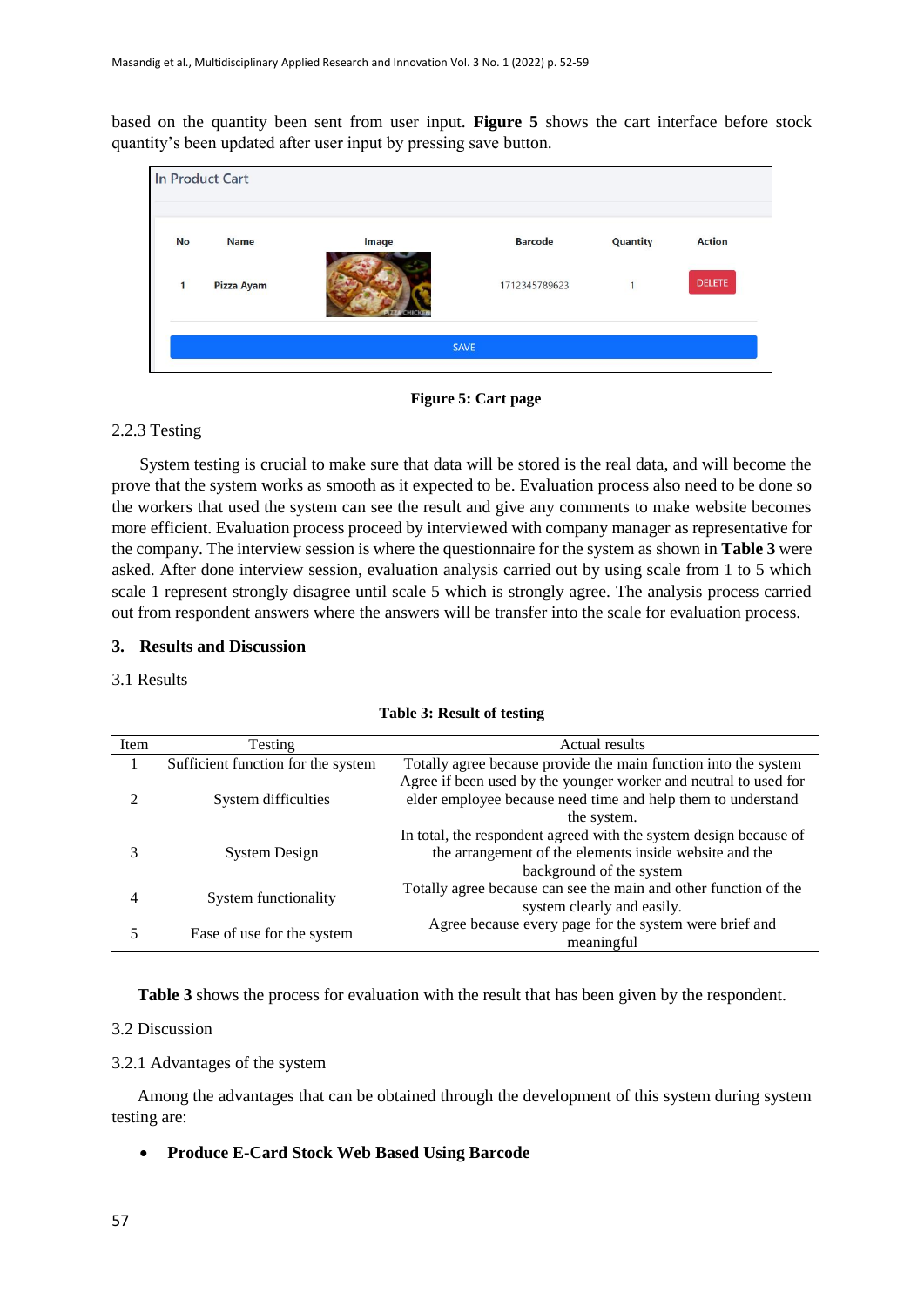The development of this system is use for Barcode technology that can benefit this stock e-card in receiving product information that will be stored into database.

# **Assist and facilitate SMEs in managing stocks**

Especially in bearing the high cost of buying an inventory system which is quite expensive in the market.

# **Display of the latest list of total stock**

Able to display the latest stock amount by store and storage place.

# **Selection of check in or out of stock from system**

Helps for identify incoming or outgoing stocks easily.

#### 3.2.2 Disadvantages of the system

Among the shortcomings obtained through the development of a E-Card Stock Web Based Using Barcode for Fast Kitchen Concept during the testing of the system are:

- This system is only suitable on a computer (PC or laptop) because the website design will deviate when used on a phone.
- Unable to show the history of incoming and outgoing data on a weekly and monthly basis.
- Relevant data such as exit and entry history cannot be printed using PDF software.

#### 3.2.3 Improvement recommendation on the system

Among the improvements and suggestions given by the business during the testing of the system to ensure that the system developed does not have any problems are:

#### **Exchange into application**

This system can be used on mobile phones such as Android and iOS to make it easier for businesses use.

# **The designed interface can be improved**

This can attract the interest of businesses in addition to the development of the system develop looks sophisticated and can be sold to other businesses.

# **Add the system with a graph of expenditure and purchase planning carried out during the work process**

This can identify the frequency of sales that occur.

# **Add pdf system and print business information**

This can help businesses by providing softcopy and hardcopy information to business company files.

# **Add a link to the business e-mail**

Able to assist in getting notifications to the business e-mail without opening the web if the business does not want to open the web.

# **4. Conclusion**

Overall, our project succeeds to achieve the set of objectives for solving the company problems in inefficient stock calculations, unsystematic, using conventional methods and inaccurate data to operate